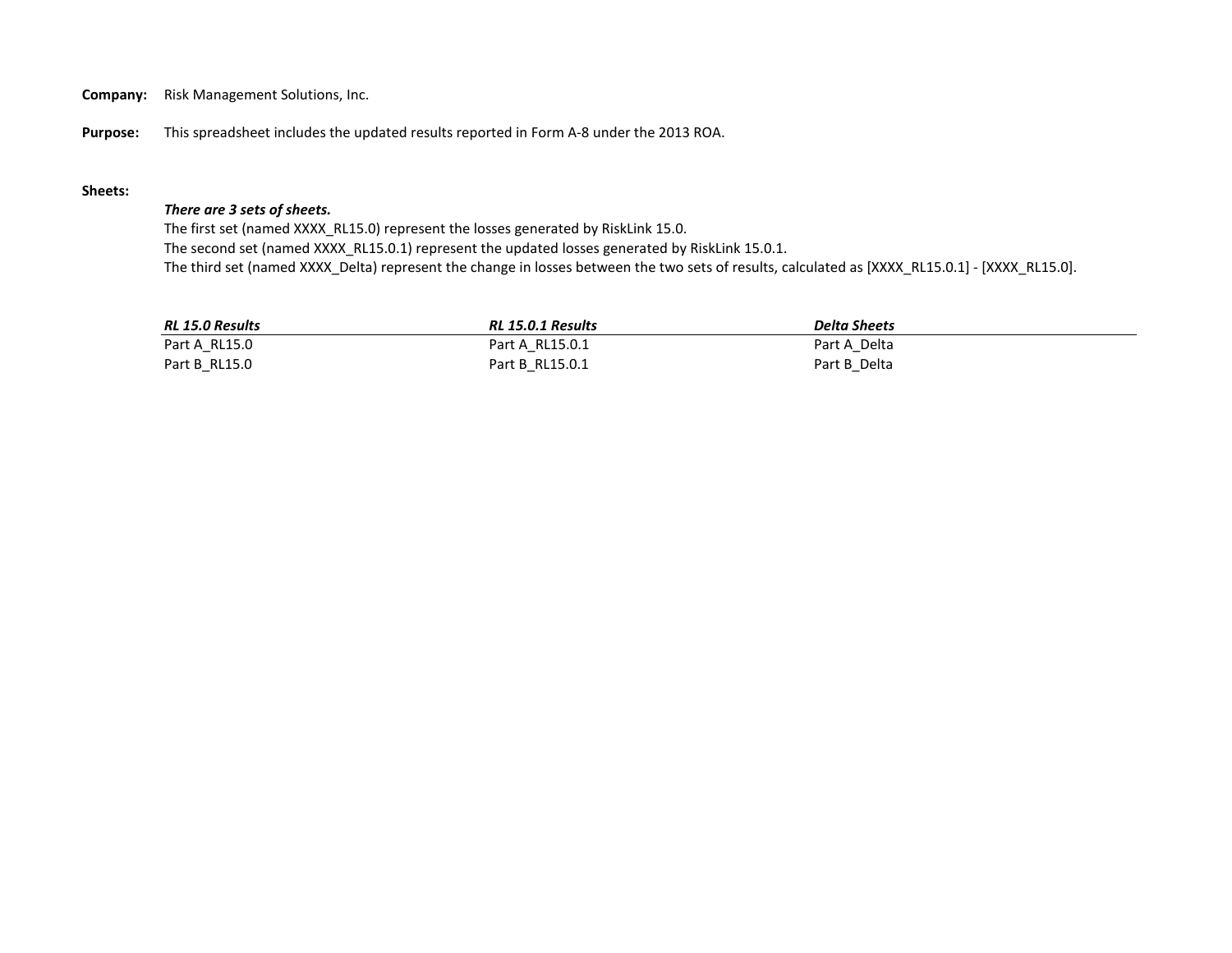**Modeling Organization: RMS Model Name & Version Number: Model Release Date:**

| <b>LOSS RANGE</b>    |                      | <b>TOTAL LOSS</b>    | <b>AVERAGE LOSS</b>        | <b>NUMBER OF</b>                 | <b>EXPECTED ANNUAL</b> | <b>RETURN TIME</b>      |                          |
|----------------------|----------------------|----------------------|----------------------------|----------------------------------|------------------------|-------------------------|--------------------------|
|                      | (MILLIONS)           |                      | (MILLIONS)                 | (MILLIONS)                       | <b>HURRICANES</b>      | <b>HURRICANE LOSSES</b> | (YEARS)                  |
| \$                   | to<br>$\blacksquare$ | \$500                | 0                          | 0                                | 0                      | 0                       | 0                        |
| \$501                | to                   | \$1,000              | $\mathbf 0$                | $\overline{0}$                   | 0                      | 0                       | $\mathbf 0$              |
| \$1,001              | to                   | \$1,500              | $\mathbf 0$                | $\overline{0}$                   | 0                      | 0                       | $\mathbf 0$              |
| \$1,501              | to                   | \$2,000              | $\mathbf 0$                | 0                                | 0                      | 0                       | 0                        |
| \$2,001              | to                   | \$2,500              | 0                          | $\mathbf 0$                      | 0                      | 0                       | 0                        |
| \$2,501              | to                   | \$3,000              | 0                          | 0                                | 0                      | 0                       | 0                        |
| \$3,001              | to                   | \$3,500              | 0                          | 0                                | 0                      | 0                       | 0                        |
| \$3,501              | to                   | \$4,000              | $\mathbf 0$                | $\mathbf 0$                      | 0                      | 0                       | 0                        |
| \$4,001              | to                   | \$4,500              | $\mathbf 0$                | 0                                | 0                      | 0                       | $\mathbf 0$              |
| \$4,501              | to                   | \$5,000              | 0                          | 0                                | 0                      | 0                       | $\mathbf 0$              |
| \$5,001              | to                   | \$6,000              | $\mathbf 0$                | 0                                | 0                      | 0                       | $\mathbf 0$              |
| \$6,001              | to                   | \$7,000              | $\mathbf 0$                | $\mathbf 0$                      | 0                      | 0                       | $\boldsymbol{0}$         |
| \$7,001              | to                   | \$8,000              | $\mathbf 0$                | 0                                | 0                      | 0                       | $\mathbf 0$              |
| \$8,001              | to                   | \$9,000              | 0                          | $\overline{0}$                   | 0                      | 0                       | $\mathbf 0$              |
| \$9,001              | to                   | \$10,000             | 0                          | 0                                | 0                      | 0                       | 0                        |
| \$10,001             | to                   | \$11,000             | $\mathbf 0$                | $\overline{0}$                   | 0                      | 0                       | $\mathbf 0$              |
| \$11,001             | to                   | \$12,000             | 0                          | $\overline{0}$                   | 0                      | 0                       | 0                        |
| \$12,001             | to                   | \$13,000             | 0                          | $\mathbf 0$                      | 0                      | 0                       | 0                        |
| \$13,001             | to                   | \$14,000             | 0                          | 0                                | 0                      | 0                       | 0                        |
| \$14,001             | to                   | \$15,000             | $\mathbf 0$                | 0                                | 0                      | 0                       | $\mathbf 0$              |
| \$15,001             | to                   | \$16,000             | 0                          | 0                                | 0                      | 0                       | $\mathbf 0$              |
| \$16,001             | to                   | \$17,000             | $\mathbf 0$                | 0                                | 0                      | 0                       | $\boldsymbol{0}$         |
| \$17,001             | to                   | \$18,000             | $\mathbf 0$                | 0                                | 0                      | 0                       | $\mathbf 0$              |
| \$18,001             | to                   | \$19,000             | $\mathbf 0$                | 0                                | 0                      | 0                       | $\mathbf 0$              |
| \$19,001             | to                   | \$20,000             | 0                          | 0                                | 0                      | 0                       | 0                        |
| \$20,001             | to                   | \$21,000             | $\mathbf 0$                | 0                                | 0                      | 0                       | 0                        |
| \$21,001             | to                   | \$22,000             | 0                          | $\mathbf 0$                      | 0                      | $\mathbf 0$             | $\mathbf 0$              |
| \$22,001             | to                   | \$23,000             | $\mathbf 0$                | $\overline{0}$                   | 0                      | 0                       | $\mathbf 0$              |
| \$23,001             | to                   | \$24,000             | 0                          | $\mathbf 0$                      | 0                      | 0                       | $\boldsymbol{0}$         |
| \$24,001             | to                   | \$25,000             | 0                          | $\mathbf 0$                      | 0                      | 0                       | 0                        |
| \$25,001             | to                   | \$26,000             | 0                          | 0                                | 0                      | 0                       | 0                        |
| \$26,001             | to                   | \$27,000             | 0                          | $\overline{0}$                   | 0                      | 0                       | 0                        |
| \$27,001             | to                   | \$28,000             | $\mathbf 0$                | 0                                | 0                      | $\mathbf 0$             | $\mathbf 0$              |
| \$28,001             | to                   | \$29,000             | 0                          | 0                                | 0                      | 0                       | $\mathbf 0$              |
| \$29,001             | to                   | \$30,000             | $\mathbf 0$                | 0                                | $\mathbf 0$            | 0                       | $\mathbf 0$              |
| \$30,001             | to                   | \$35,000             | 0                          | 0                                | 0                      | 0                       | $\pmb{0}$                |
| \$35,001             | to                   | \$40,000             | $\mathbf 0$                | 0                                | 0                      | 0                       | 0                        |
| \$40,001             | to                   | \$45,000             | $\mathbf 0$                | $\mathbf 0$                      | 0                      | 0                       | $\mathbf 0$              |
| \$45,001             | to                   | \$50,000             | 0                          | 0                                | 0                      | 0                       | $\mathbf 0$              |
| \$50,001             | to                   | \$55,000             | $\mathbf 0$                | $\mathbf 0$                      | 0                      | 0                       | $\pmb{0}$                |
| \$55,001             | to                   | \$60,000             | $\mathbf 0$                | $\overline{0}$                   | 0                      | 0                       | $\mathbf 0$              |
| \$60,001             | to                   | \$65,000             | 0                          | $\overline{0}$<br>$\overline{0}$ | 0                      | 0                       | 0<br>0                   |
| \$65,001<br>\$70,001 | to<br>to             | \$70,000             | 0                          | 0                                | 0                      | 0                       |                          |
| \$75,001             | to                   | \$75,000<br>\$80,000 | $\mathbf 0$<br>$\mathbf 0$ | $\mathbf 0$                      | 0<br>0                 | 0<br>0                  | $\pmb{0}$<br>$\mathbf 0$ |
| \$80.001             | to                   | \$90,000             | $\mathbf 0$                | 0                                | 0                      | 0                       | $\mathbf 0$              |
| \$90,001             | to                   | \$100,000            | $\mathbf 0$                | 0                                | 0                      | 0                       | $\pmb{0}$                |
| \$100,001            | to                   | \$149,620            | 0                          | $\mathbf 0$                      | 0                      | 0                       | 0                        |
|                      | Total                |                      | 0                          | $\mathbf 0$                      | 0                      | 0                       | $\bf{0}$                 |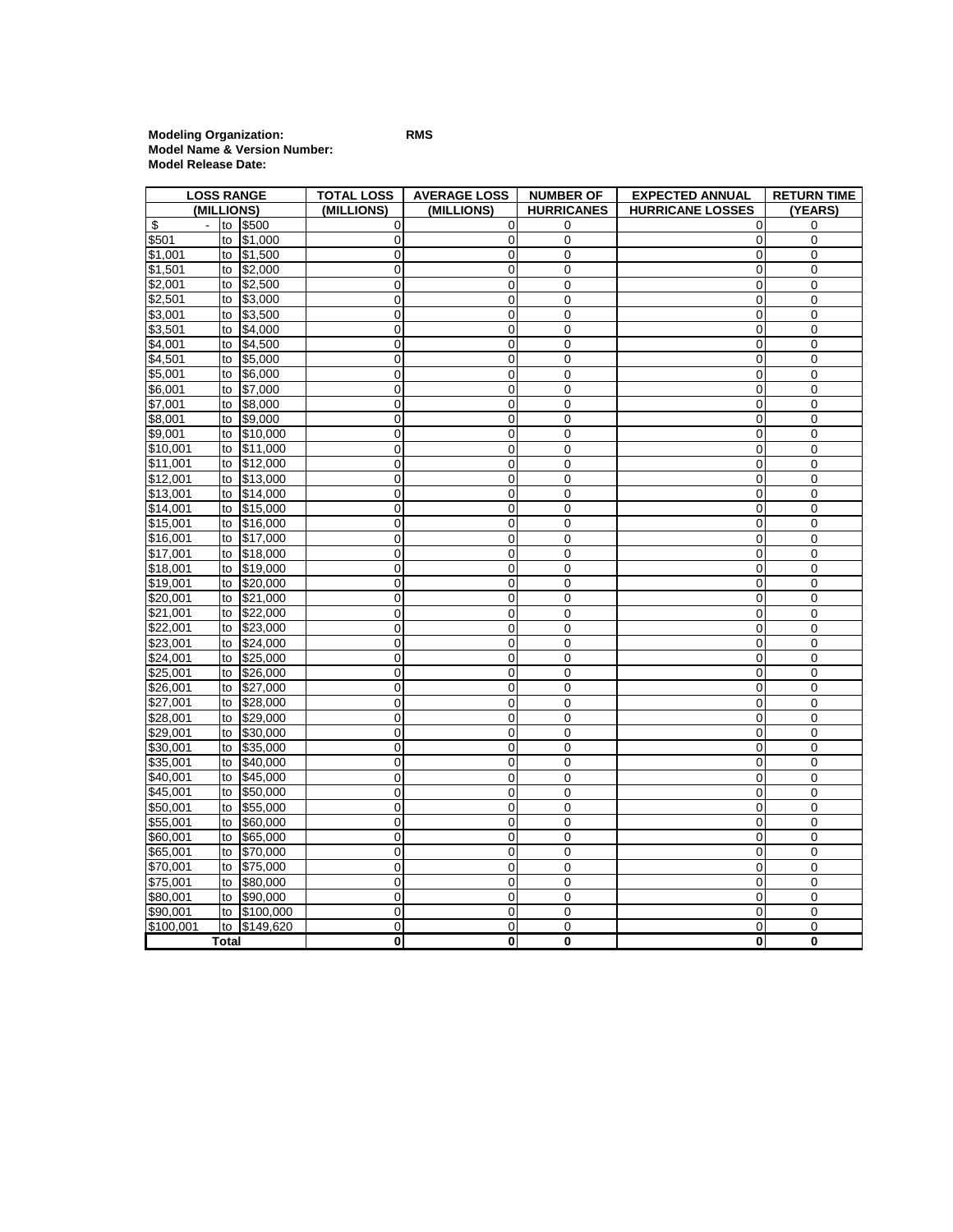## **Modeling Organization: RMS Model Name & Version Number: Model Release Date:**

| <b>Return Time (years)</b> | <b>Estimated Loss</b> | <b>Uncertainty Interval</b> |    |  |  |  |  |  |
|----------------------------|-----------------------|-----------------------------|----|--|--|--|--|--|
| <b>Top Event</b>           |                       |                             | to |  |  |  |  |  |
| 1,000                      |                       |                             | to |  |  |  |  |  |
| 500                        |                       |                             | to |  |  |  |  |  |
| 250                        |                       |                             | to |  |  |  |  |  |
| 100                        |                       |                             | to |  |  |  |  |  |
| 50                         |                       |                             | to |  |  |  |  |  |
| 20                         |                       |                             | to |  |  |  |  |  |
|                            |                       |                             | to |  |  |  |  |  |
|                            |                       |                             | to |  |  |  |  |  |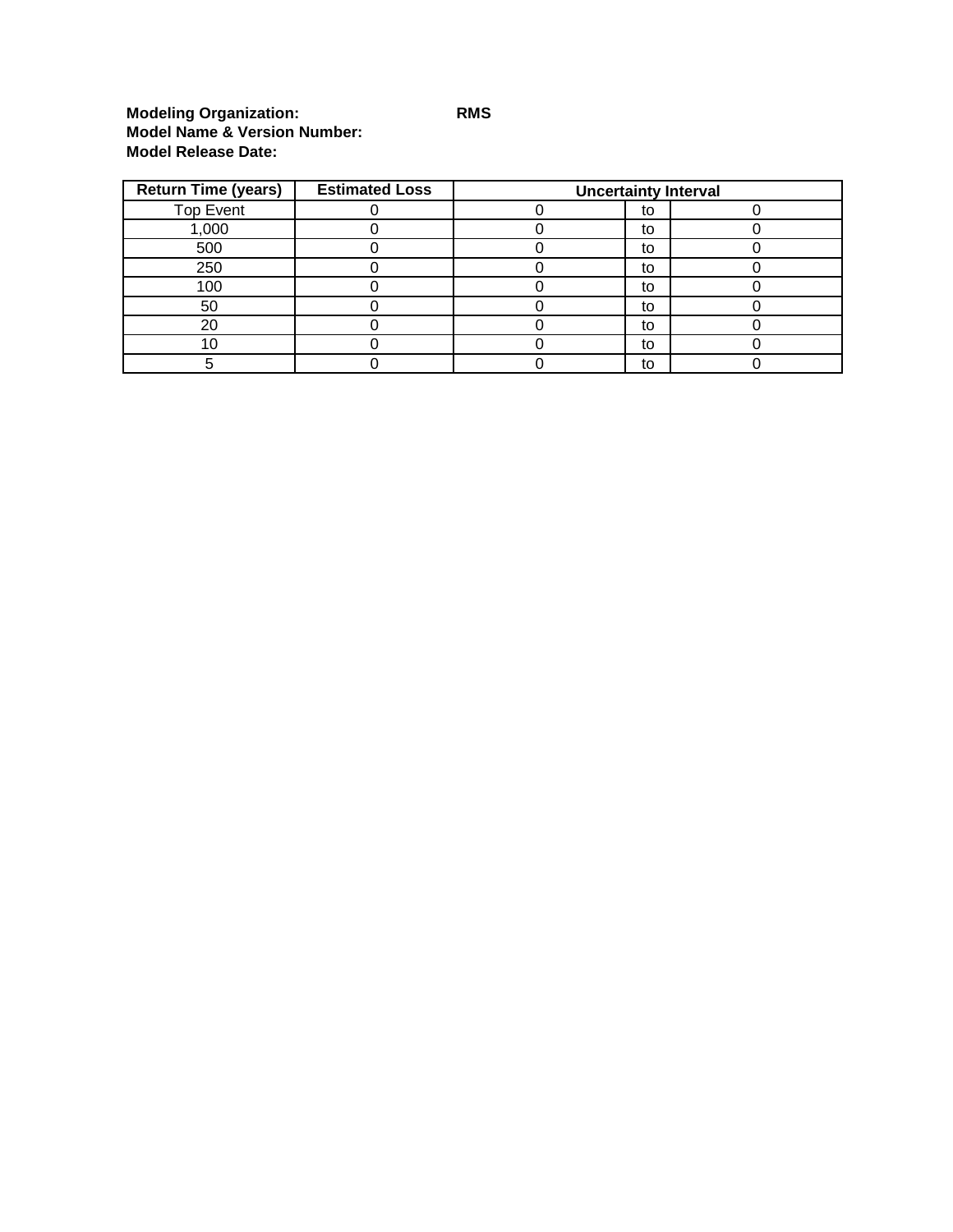**Modeling Organization: RMS Model Name & Version Number: RiskLink 15.0.1 Model Release Date:**

| <b>LOSS RANGE</b>  |       |           | <b>TOTAL LOSS</b>      | <b>AVERAGE LOSS</b> | <b>NUMBER OF</b>  | <b>EXPECTED ANNUAL</b>                 |                         | <b>RETURN TIME</b>      |  |
|--------------------|-------|-----------|------------------------|---------------------|-------------------|----------------------------------------|-------------------------|-------------------------|--|
| (MILLIONS)         |       |           | (MILLIONS)             | (MILLIONS)          | <b>HURRICANES</b> |                                        | <b>HURRICANE LOSSES</b> | (YEARS)                 |  |
| \$                 |       | to \$500  | \$<br>741,799          | \$<br>108           | 6,859             | \$                                     | 55,099,368              | 2                       |  |
| \$501              | to    | \$1,000   | \$<br>920,161          | \$<br>727           | 1,265             | \$                                     | 68,806,635              | 3                       |  |
| \$1,001            | to    | \$1,500   | \$<br>993,811          | \$<br>1,235         | 805               | $\overline{\mathcal{S}}$               | 62,034,156              | 3                       |  |
| \$1,501            | to    | \$2,000   | \$<br>1,108,663        | \$<br>1,749         | 634               | \$                                     | 67,671,855              | $\overline{4}$          |  |
| \$2,001            | to    | \$2,500   | \$<br>1,340,228        | \$<br>2.249         | 596               | $\sqrt{2}$                             | 76,612,823              | $\overline{4}$          |  |
| \$2,501            | to    | \$3,000   | \$<br>1,521,224        | \$<br>2,746         | 554               | \$                                     | 57,564,576              | $\overline{\mathbf{4}}$ |  |
| \$3,001            | to    | \$3,500   | \$<br>1,694,449        | \$<br>3,240         | 523               | \$                                     | $\overline{61,}424,006$ | 5                       |  |
| \$3,501            | to    | \$4,000   | \$<br>1,683,848        | \$<br>3,742         | 450               | \$                                     | 48,849,348              | 5                       |  |
| $\frac{1}{64,001}$ | to    | \$4,500   | \$<br>1,808,929        | \$<br>4,236         | 427               | \$                                     | 59,172,766              | 5                       |  |
| \$4,501            | to    | \$5,000   | \$<br>1,782,446        | \$<br>4,753         | $\overline{375}$  | \$                                     | 48,420,658              | 6                       |  |
| \$5,001            | to    | \$6,000   | \$<br>3,619,144        | \$<br>5,475         | 661               | \$                                     | 101,284,284             | 6                       |  |
| \$6,001            | to    | \$7.000   | \$<br>3,597,964        | \$<br>6,483         | 555               | \$                                     | 173,046,832             | $\overline{7}$          |  |
| \$7.001            | to    | \$8,000   | \$<br>3,937,515        | \$<br>7,486         | 526               | $\overline{\boldsymbol{\mathfrak{s}}}$ | 161,799,618             | 8                       |  |
| \$8,001            | to    | \$9,000   | \$<br>4,109,944        | \$<br>8,492         | 484               | $\overline{\mathcal{E}}$               | 113,062,488             | 8                       |  |
| \$9,001            | to    | \$10,000  | \$<br>3,684,185        | \$<br>9,495         | 388               | \$                                     | 120,881,565             | 9                       |  |
| \$10,001           | to    | \$11,000  | \$<br>3,590,181        | \$<br>10,498        | 342               | \$                                     | 106,572,455             | 10                      |  |
| \$11,001           | to    | \$12,000  | \$<br>3,058,591        | \$<br>11,498        | 266               | $\overline{\boldsymbol{\mathfrak{s}}}$ | 94,668,118              | 11                      |  |
| \$12,001           | to    | \$13,000  | \$<br>3,001,716        | \$<br>12,455        | 241               | \$                                     | 75,871,149              | 12                      |  |
| \$13,001           | to    | \$14,000  | \$<br>2,413,795        | \$<br>13,485        | 179               | \$                                     | 43,543,763              | 12                      |  |
| \$14,001           | to    | \$15,000  | \$<br>3,427,890        | \$<br>14.525        | 236               | $\sqrt{2}$                             | 97,761,970              | 13                      |  |
| \$15,001           | to    | \$16,000  | \$<br>2,756,989        | \$<br>15,489        | 178               | \$                                     | 69,163,977              | 14                      |  |
| \$16,001           | to    | \$17,000  | \$<br>3,046,067        | \$<br>16,465        | 185               | \$                                     | 71,888,165              | 15                      |  |
| \$17,001           | to    | \$18,000  | \$<br>2,816,700        | \$<br>17,495        | 161               | \$                                     | 100,705,293             | 17                      |  |
| \$18,001           | to    | \$19,000  | \$<br>2,831,623        | \$<br>18,507        | 153               | \$                                     | 71,731,104              | 18                      |  |
| \$19,001           | to    | \$20,000  | \$<br>2,670,788        | \$<br>19,495        | 137               | \$                                     | 71,668,621              | 19                      |  |
| \$20,001           | to    | \$21,000  | \$<br>2,975,476        | \$<br>20,521        | 145               | \$                                     | 66,749,336              | 20                      |  |
| \$21,001           | to    | \$22,000  | \$<br>3,142,798        | \$<br>21,526        | 146               | \$                                     | 69,801,238              | 21                      |  |
| \$22,001           | to    | \$23,000  | \$<br>2,852,039        | \$<br>22,457        | 127               | \$                                     | 46,700,607              | 23                      |  |
| \$23,001           | to    | \$24,000  | \$<br>2,749,543        | \$<br>23,500        | 117               | $\overline{\boldsymbol{\theta}}$       | 41,566,345              | 24                      |  |
| \$24,001           | to    | \$25,000  | \$<br>2,696,785        | \$<br>24,516        | 110               | $\overline{\boldsymbol{\mathfrak{s}}}$ | 56,011,798              | 26                      |  |
| \$25,001           | to    | \$26,000  | \$<br>2,623,266        | \$<br>25,469        | 103               | $\overline{\boldsymbol{\mathfrak{s}}}$ | 50,641,643              | 27                      |  |
| \$26,001           | to    | \$27,000  | \$<br>2,570,772        | \$<br>26,503        | 97                | $\overline{\$}$                        | 47,602,974              | 29                      |  |
| \$27,001           | to    | \$28,000  | \$<br>2,610,540        | \$<br>27,479        | 95                | \$                                     | 37,294,098              | 30                      |  |
| \$28,001           | to    | \$29,000  | \$<br>2,481,773        | \$<br>28,526        | 87                | \$                                     | 36,732,313              | 32                      |  |
| \$29,001           | to    | \$30,000  | \$<br>2,744,125        | \$<br>29,507        | 93                | \$                                     | 39,498,712              | 34                      |  |
| \$30,001           | to    | \$35,000  | \$<br>11,682,880       | \$<br>32,363        | 361               | \$                                     | 197,211,733             | 39                      |  |
| \$35,001           | to    | \$40,000  | \$<br>10,062,215       | \$<br>37,406        | 269               | $\overline{\mathcal{E}}$               | 116,100,416             | 51                      |  |
| \$40,001           | to    | \$45,000  | \$<br>8,990,594        | \$<br>42,209        | 213               | \$                                     | 96,734,074              | 63                      |  |
| \$45,001           | to    | \$50,000  | \$<br>7,642,011        | \$<br>47,173        | 162               | \$                                     | 104,235,380             | 78                      |  |
| \$50,001           | to    | \$55,000  | \$<br>7,695,589        | \$<br>52,351        | 147               | \$                                     | 80,541,091              | 96                      |  |
| \$55,001           | to    | \$60,000  | \$<br>5,568,255        | \$<br>57,405        | 97                | \$                                     | 80,164,477              | 116                     |  |
| \$60,001           | to    | \$65,000  | \$<br>6,969,205        | \$<br>62,225        | 112               | \$                                     | 70,318,894              | 138                     |  |
| \$65,001           | to    | \$70,000  | \$<br>4,840,624        | \$<br>67,231        | 72                | \$                                     | 36,484,621              | 163                     |  |
| \$70,001           | to    | \$75,000  | \$<br>4,868,587        | \$<br>72,665        | 67                | \$                                     | 45,858,776              | 194                     |  |
| \$75,001           | to    | \$80,000  | \$<br>5,424,145        | \$<br>77,488        | 70                | $\overline{\mathcal{E}}$               | 37,696,539              | 224                     |  |
| \$80,001           | to    | \$90,000  | \$<br>8,460,896        | \$<br>84,609        | 100               | \$                                     | 56,769,599              | 274                     |  |
| \$90,001           | to    | \$100,000 | \$<br>7,501,777        | \$<br>94,959        | 79                | \$                                     | 51,885,394              | 357                     |  |
| \$100,001          | to    | \$149,620 | \$<br>56,833,367       | \$<br>162,381       | 350               | -\$                                    | 292,698,248             | 1,339                   |  |
|                    | Total |           | \$<br>$236,145,914$ \$ | 11,576              | $20,399$   \$     |                                        | 3,838,603,898           | 11                      |  |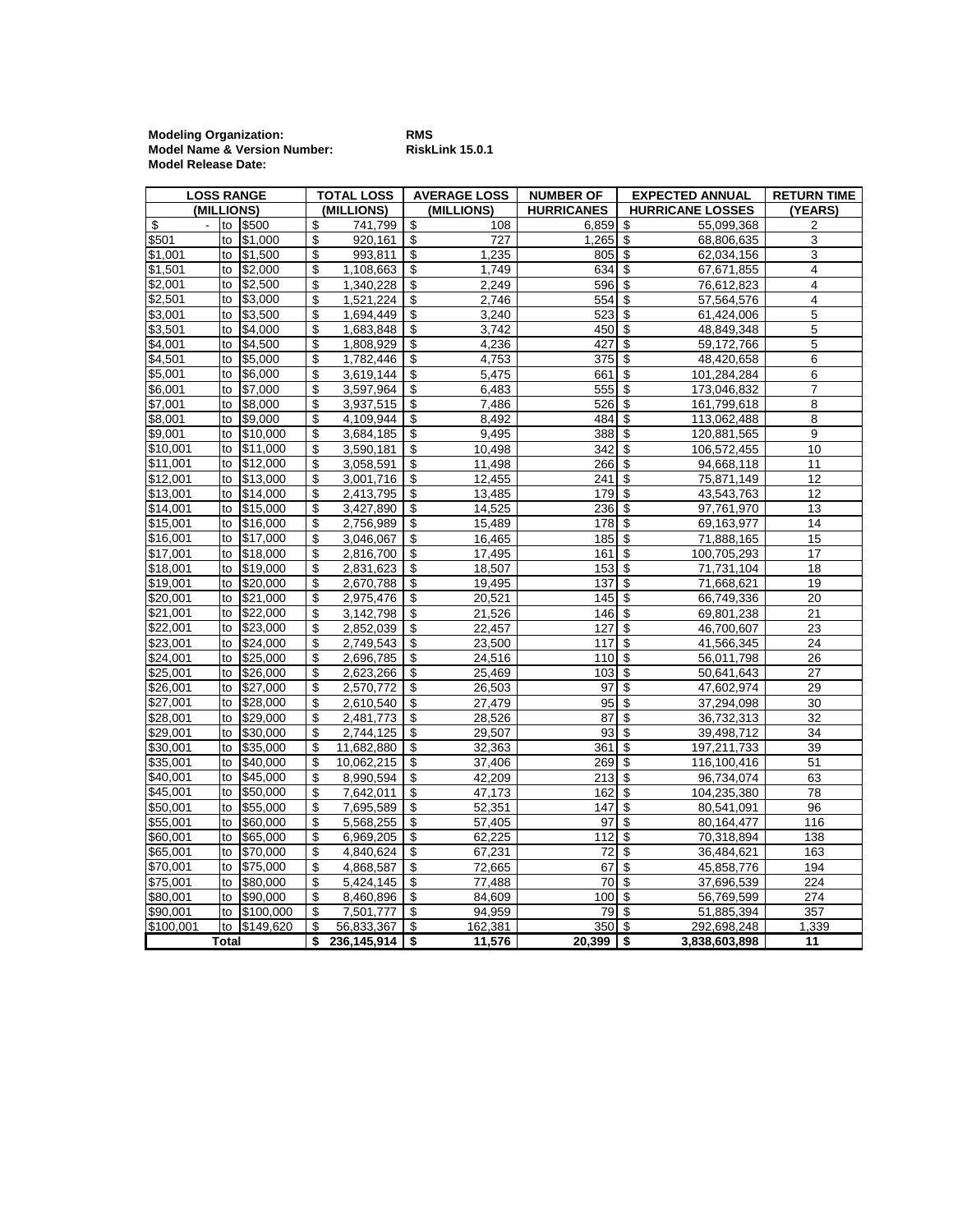**Modeling Organization: RMS Model Name & Version Number: RiskLink 15.0.1 Model Release Date:**

| <b>Return Time (years)</b> | <b>Estimated Loss</b> | <b>Uncertainty Interval</b> |    |                   |  |  |  |  |
|----------------------------|-----------------------|-----------------------------|----|-------------------|--|--|--|--|
| <b>Top Event</b>           | 592,687,454,190       | 399,110,159,202             | to | 808,062,091,766   |  |  |  |  |
| 1,000                      | 145,219,489,284       | 79,968,600,464              | to | 225,596,732,368   |  |  |  |  |
| 500                        | 109,549,241,674       | 60,936,218,162              | to | 170,799,739,604   |  |  |  |  |
| 250                        | 81,320,054,913        | 43,144,361,793              | to | 128,850,203,590   |  |  |  |  |
| 100                        | 53,461,519,341        | 24,565,173,177              | to | 91,145,412,055    |  |  |  |  |
| 50                         | 37,192,262,000        | 22,310,741,503              | to | 55,095,931,643    |  |  |  |  |
| 20                         | 20,419,856,112        | 8,658,629,108               | to | 36, 124, 147, 071 |  |  |  |  |
| 10                         | 10,674,160,590        | 4,346,424,434               | to | 19,245,779,858    |  |  |  |  |
| 5                          | 3,627,870,448         | 130,162,911                 | to | 11,388,721,733    |  |  |  |  |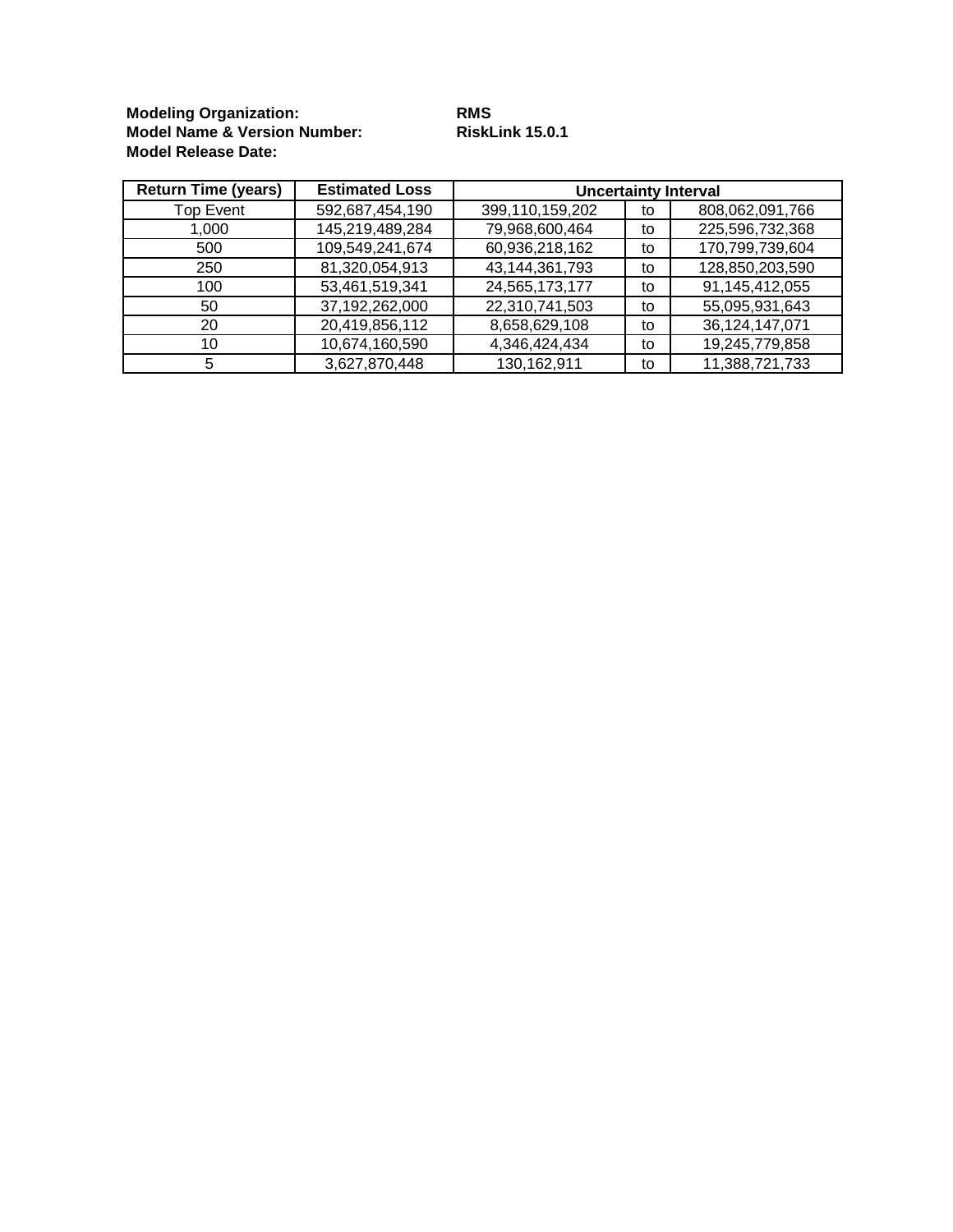**Modeling Organization: RMS Model Name & Version Number: RiskLink 15.0 (Build 1625) Model Release Date: February, 2015**

| <b>LOSS RANGE</b> |       | <b>TOTAL LOSS</b> |    | <b>AVERAGE LOSS</b> |                                  | <b>NUMBER OF</b> |                        | <b>EXPECTED ANNUAL</b>                 | <b>RETURN TIME</b>      |                         |
|-------------------|-------|-------------------|----|---------------------|----------------------------------|------------------|------------------------|----------------------------------------|-------------------------|-------------------------|
| (MILLIONS)        |       |                   |    | (MILLIONS)          |                                  | (MILLIONS)       | <b>HURRICANES</b>      |                                        | <b>HURRICANE LOSSES</b> | (YEARS)                 |
| \$                |       | to \$500          | \$ | 741,799             | \$                               | 108              | 6,859                  | \$                                     | 55,099,368              | 2                       |
| \$501             | to    | \$1,000           | \$ | 920,161             | \$                               | 727              | 1,265                  | \$                                     | 68,806,635              | 3                       |
| \$1,001           | to    | \$1,500           | \$ | 993,811             | \$                               | 1,235            | 805                    | \$                                     | 62,034,156              | 3                       |
| \$1,501           |       | to \$2,000        | \$ | 1,108,663           | \$                               | 1,749            | 634 \$                 |                                        | 67,671,855              | 4                       |
| \$2,001           | to    | \$2,500           | \$ | 1,340,228           | \$                               | 2,249            | $596$ \$               |                                        | 76,612,823              | $\overline{\mathbf{4}}$ |
| \$2,501           | to    | \$3,000           | \$ | 1,521,224           | \$                               | 2,746            | 554                    | \$                                     | 57,564,576              | $\overline{4}$          |
| \$3,001           | to    | \$3,500           | \$ | 1,694,449           | \$                               | 3,240            | 523                    | \$                                     | 61,424,006              | 5                       |
| \$3,501           | to    | \$4,000           | \$ | 1.683.848           | \$                               | 3.742            | 450                    | \$                                     | 48.849.348              | 5                       |
| \$4,001           | to    | \$4,500           | \$ | 1,808,929           | \$                               | 4,236            | 427                    | \$                                     | 59,172,766              | 5                       |
| \$4,501           | to    | \$5,000           | \$ | 1,782,446           | \$                               | 4,753            | 375                    | $\overline{\mathcal{L}}$               | 48,420,658              | 6                       |
| \$5,001           | to    | \$6,000           | \$ | 3,619,144           | \$                               | 5,475            | 661                    | \$                                     | 101,284,284             | 6                       |
| \$6,001           | to    | \$7,000           | \$ | 3,597,964           | \$                               | 6,483            | 555                    | \$                                     | 173,046,832             | 7                       |
| \$7,001           | to    | \$8,000           | \$ | 3,937,515           | \$                               | 7,486            | 526                    | \$                                     | 161,799,618             | 8                       |
| \$8,001           | to    | \$9,000           | \$ | 4,109,944           | $\overline{\$}$                  | 8,492            | 484                    | $\overline{\mathfrak{s}}$              | 113,062,488             | 8                       |
| \$9,001           | to    | \$10,000          | \$ | 3,684,185           | \$                               | 9,495            | 388 \$                 |                                        | 120,881,565             | 9                       |
| \$10,001          | to    | \$11,000          | \$ | 3,590,181           | \$                               | 10,498           | 342                    | \$                                     | 106,572,455             | 10                      |
| \$11,001          | to    | \$12,000          | \$ | 3,058,591           | \$                               | 11,498           | 266 \$                 |                                        | 94,668,118              | 11                      |
| \$12,001          | to    | \$13,000          | \$ | 3,001,716           | $\overline{\boldsymbol{\theta}}$ | 12,455           | 241                    | \$                                     | 75,871,149              | 12                      |
| \$13,001          | to    | \$14,000          | \$ | 2,413,795           | \$                               | 13,485           | 179                    | $\overline{\mathcal{S}}$               | 43,543,763              | 12                      |
| \$14,001          | to    | \$15,000          | \$ | 3,427,890           | \$                               | 14,525           | 236                    | \$                                     | 97,761,970              | 13                      |
| \$15,001          | to    | \$16,000          | \$ | 2,756,989           | \$                               | 15,489           | $178$ \$               |                                        | 69,163,977              | 14                      |
| \$16,001          |       | to \$17,000       | \$ | 3,046,067           | \$                               | 16,465           | 185                    | $\overline{\boldsymbol{\mathfrak{s}}}$ | 71,888,165              | 15                      |
| \$17,001          | to    | \$18,000          | \$ | 2,816,700           | \$                               | 17,495           | 161                    | \$                                     | 100,705,293             | 17                      |
| \$18,001          | to    | \$19,000          | \$ | 2,831,623           | \$                               | 18,507           | 153                    | $\overline{\boldsymbol{\mathfrak{s}}}$ | 71,731,104              | 18                      |
| \$19,001          | to    | \$20,000          | \$ | 2,670,788           | \$                               | 19,495           | 137                    | \$                                     | 71,668,621              | 19                      |
| \$20,001          | to    | \$21,000          | \$ | 2,975,476           | \$                               | 20,521           | 145                    | \$                                     | 66,749,336              | 20                      |
| \$21,001          | to    | \$22,000          | \$ | 3,142,798           | \$                               | 21,526           | 146 \$                 |                                        | 69,801,238              | 21                      |
| \$22,001          | to    | \$23,000          | \$ | 2,852,039           | \$                               | 22,457           | 127                    | \$                                     | 46,700,607              | 23                      |
| \$23,001          | to    | \$24,000          | \$ | 2,749,543           | \$                               | 23,500           | 117                    | \$                                     | 41,566,345              | 24                      |
| \$24,001          | to    | \$25,000          | \$ | 2,696,785           | \$                               | 24,516           | 110                    | \$                                     | 56,011,798              | 26                      |
| \$25,001          | to    | \$26,000          | \$ | 2,623,266           | \$                               | 25,469           | 103                    | \$                                     | 50,641,643              | 27                      |
| \$26,001          | to    | \$27,000          | \$ | 2,570,772           | \$                               | 26,503           | 97                     | \$                                     | 47,602,974              | 29                      |
| \$27,001          | to    | \$28,000          | \$ | 2,610,540           | $\overline{\mathbf{e}}$          | 27,479           | 95                     | \$                                     | 37,294,098              | 30                      |
| \$28,001          | to    | \$29,000          | \$ | 2,481,773           | \$                               | 28,526           | 87                     | \$                                     | 36,732,313              | 32                      |
| \$29,001          | to    | \$30,000          | \$ | 2,744,125           | $\overline{\mathbf{e}}$          | 29,507           | 93                     | \$                                     | 39,498,712              | 34                      |
| \$30,001          | to    | \$35,000          | \$ | 11,682,880          | \$                               | 32,363           | 361                    | \$                                     | 197,211,733             | 39                      |
| \$35,001          | to    | \$40,000          | \$ | 10,062,215          | \$                               | 37,406           | 269                    | \$                                     | 116,100,416             | 51                      |
| \$40,001          | to    | \$45,000          | \$ | 8,990,594           | \$                               | 42,209           | 213                    | $\overline{\mathbf{3}}$                | 96,734,074              | 63                      |
| \$45,001          | to    | \$50,000          | \$ | 7,642,011           | \$                               | 47,173           | 162                    | \$                                     | 104,235,380             | 78                      |
| \$50,001          | to    | \$55,000          | \$ | 7,695,589           | \$                               | 52,351           | 147                    | \$                                     | 80,541,091              | 96                      |
| \$55,001          | to    | \$60,000          | \$ | 5,568,255           | \$                               | 57,405           | 97                     | \$                                     | 80,164,477              | 116                     |
| \$60,001          | to    | \$65,000          | \$ | 6,969,205           | \$                               | 62,225           | 112                    | $\overline{\boldsymbol{\theta}}$       | 70,318,894              | 138                     |
| \$65,001          | to    | \$70,000          | \$ | 4,840,624           | \$                               | 67,231           | 72                     | \$                                     | 36,484,621              | 163                     |
| \$70,001          | to    | \$75,000          | \$ | 4,868,587           | \$                               | 72,665           | 67                     | \$                                     | 45,858,776              | 194                     |
| \$75,001          | to    | \$80,000          | \$ | 5,424,145           | \$                               | 77,488           | 70                     | \$                                     | 37,696,539              | 224                     |
| \$80,001          | to    | \$90,000          | \$ | 8,460,896           | \$                               | 84,609           | 100                    | $\overline{\$}$                        | 56,769,599              | 274                     |
| \$90,001          | to    | \$100,000         | \$ | 7,501,777           | \$                               | 94,959           | 79                     | \$                                     | 51,885,394              | 357                     |
| \$100,001         |       | to \$149,620      | \$ | 56,833,367          | \$                               | 162,381          | 350 \$                 |                                        | 292,698,248             | 1,339                   |
|                   | Total |                   | \$ | $236,145,914$ \$    |                                  | 11,576           | $20,399$ $\frac{1}{5}$ |                                        | 3,838,603,898           | 11                      |